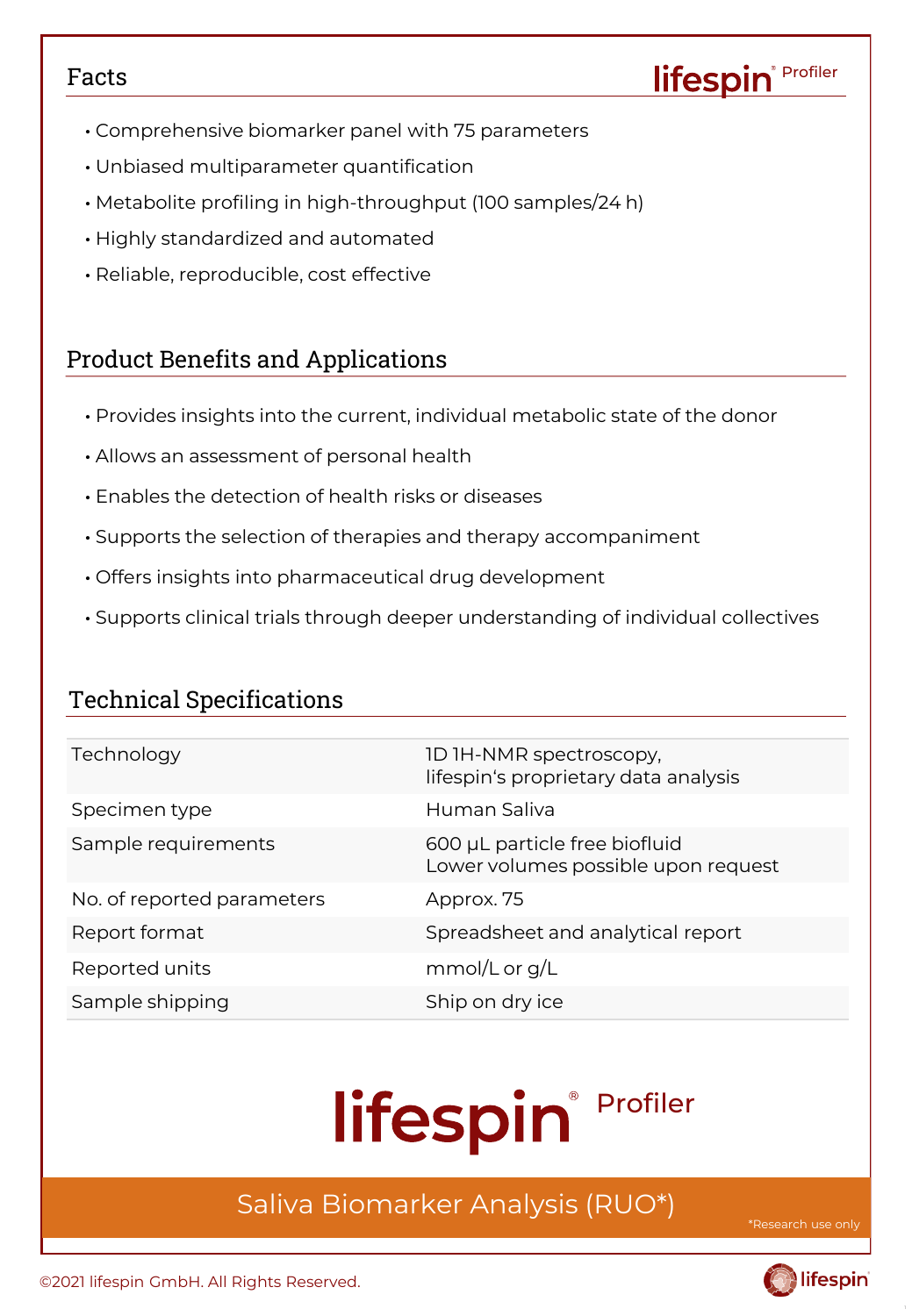### Customized solutions

### **Matrix-specific Biomarker panel:**

The lifespin<sup>profiler</sup> provides multiparameter quantification for all types of biological samples. We currently collect metabolic data from blood, urine, saliva and liquor (CSF). Further sample requirements are available on request.

### **Extended Biomarker panel:**

An extension of the metabolic profiles is possible and can be tailored individually. Customized extensions benefit from our lifespin database with currently more than 1000 different metabolites (list available on request).

### **Pharmacogenetics and Therapeutic Drug Monitoring:**

Whether you require help with a more targeted analysis and research into pharmaceutical drug development, clinical trial accompaniment or Therapeutic Drug Monitoring – we support your exciting projects with our expertise and creativity.

### Our offer

### • **Service laboratory**



We gladly digitize your samples. Up to 1000 samples in less than 7 working days possible.



### • **Your metabolome scanner**

We are happy to support you in planning and implementing your own system.

### • **Cloud and IT based solutions**



You have digitized your biological samples and need further data analysis? You look for reference data, statements on special age groups, gender-dependencies, comparative collectives, similarity and/or conspicuity analyses? We are happy to support you with our own data sets, technology platform and experts.

**Reach out to us with your questions: customerservice@lifespin.ai**  lifespin GmbH, Am Biopark 13, 93053 Regensburg - www.lifespin.ai - +49 941 942 898 0

### Saliva Biomarker Analysis (RUO\*)

\*Research use

Profiler

lifespir